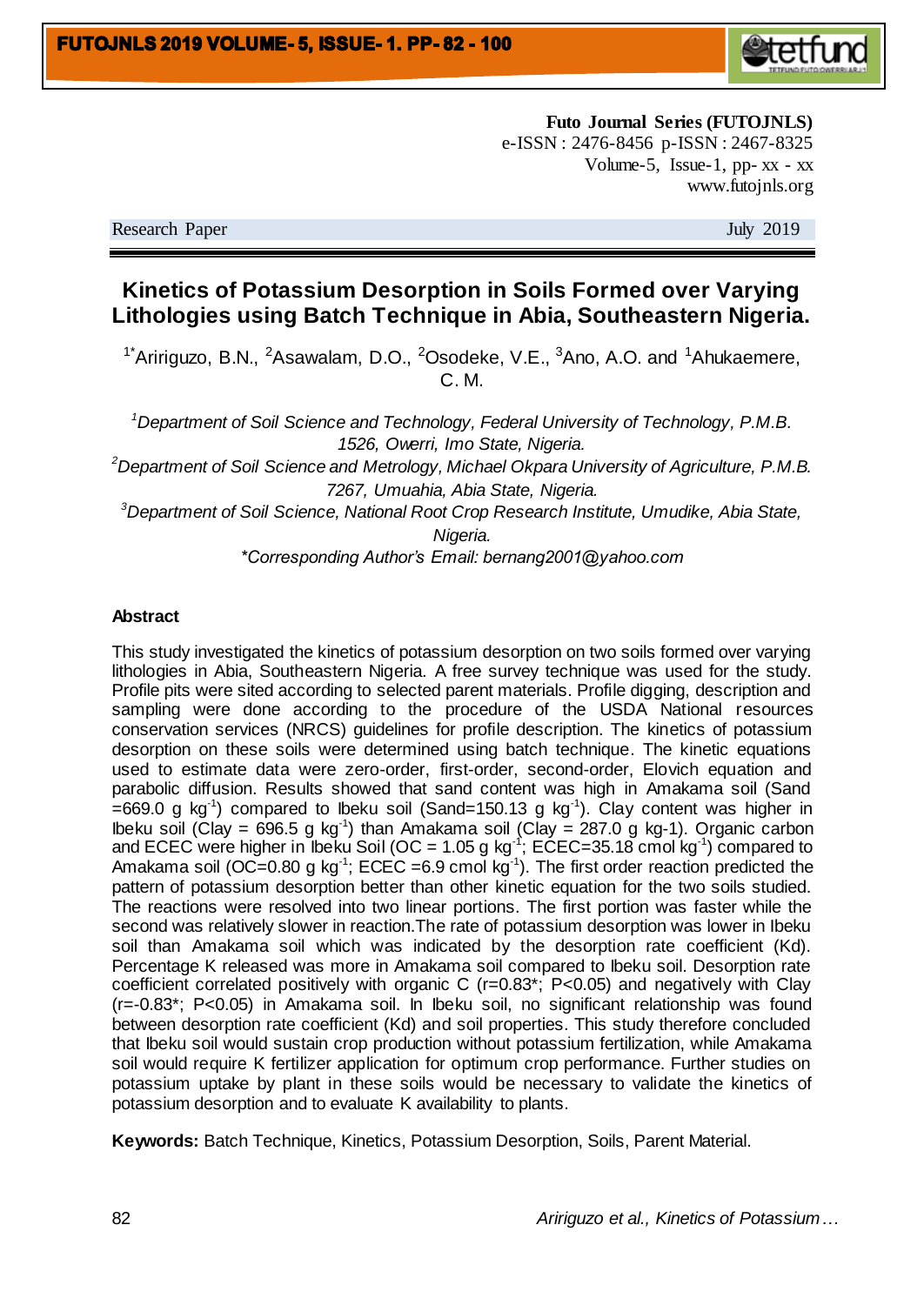

### **1. Introduction**

Equilibrium reactions existing between solution and exchangeable phases of soil K, influences potassium chemistry (Ghafoor & Mohamad, 2011). The rate and direction of these reactions determine whether applied K will be leached into lower soil horizons, absorbed by plants, converted into unavailable forms or released into available forms. Although the distribution of various forms of K differ from soil to soil as a function of the dominant soil minerals present, total K reserves are generally large. With the adoption of high yielding crop varieties under intensive cropping, K from soils may get depleted and reduced due to various long term field experiments (Brar *et al.,* 2008). Although soil K status is generally assessed from exchangeable K, non exchangeable K is also known to contribute significantly to plant nutrition (Bertsch & Thomas, 1985), especially when exchangeable K content is low (Schneider, 1997). The ease with which K is released from non-exchangeable sources gives an index of the ability of these soils to supply K to various crops. Studies on the mineralogy and distribution of K among different soil compartments can contribute to a better understanding of K dynamics.

There are dynamic equilibrium and kinetic reactions between the different forms of soil K that affect the level of soil solution K at any particular time, and thus, the amount of readily available K for plants. Levels of soils solution K are determined by the equilibria and kinetic reactions between the other forms of K (Sadusky *et al.,* 1987). Release and fixation of K are kinetic processes because they depend on the K concentration and competing cations mainly calcium and magnesium in the soil solution (Mitsios & Rowel, 1987; Hinsinger, 1998; Moritsuka *et al.,* 2004). Some of the clay minerals like smectite and kaolinite easily release all of their adsorbed K than do illite and vermiculite (Mengel & Uhlenbecker, 1993). It is generally accepted that trioctahedral micas, such as biotite and phlogopite, can release k more readily than dioctahedral ones, such as muscovite (Fanning *et al.*, 1989).

In intensively farmed agricultural soils, the reserves of fixed K are built up little by little and are influenced by soil parent materials, degree of weathering, and nutrient balance (Bertsch & Thomas, 1985; Quemener, 1986; Simonsson *et al.,* 2007). NajafiGhiri (2014) observed that some organic and inorganic soil amendments may affect K dynamics, distribution, release and fixation. Jalali (2011) working on five calcareous soils of Iran with organic residues, reported decreased K release rate in the following order: vegetable wastes, sun flower waste > poultry manure > potato waste > rape waste > sheep manure > fruit waste > tree leaves > weeds residue. Schneider *et al.,* (2013) investigated on kinetics of potassium sorption – desorption and fixation on a Gleyic Cambisol. Hence, reported the first – order model to practically describe the exchangeable – K levels during the K – fixation capacity experiments.

Most kinetic studies with potassium and other ions have employed batch technique which usually requires centrifugation to obtain a clear supernatant solution for subsequent analysis (Sparks, Zelanzy & Martens,1980). Most of these studies employed large solution/soil ratios where the concentration in the solution and the quantity adsorbed works simultaneously. In batch-type experiments, the soil particles immediately contact the initial solution concentration (Sparks & Rechcigl, 1982). In calcareous soils,  $Ca^{2+}$  is the most common cation replacing interlayer k. The k+ in the interlayer can be exchanged by the hydrated cation such as  $Ca^{2+}$ . The  $Ca^{2+}$  in the soil mineral can be able to release k.

In Abia Southeastern Nigeria, the soils of the area have been intensively weathered with excessive leaching due to high rainfall and temperature. These tropical soils have suffered drastic reductions in K and soil organic matter due to soil erosion and inappropriate land uses (Mbagwu, 1992; Lal, 1995) thereby making K – predictions inconsistent. Mixed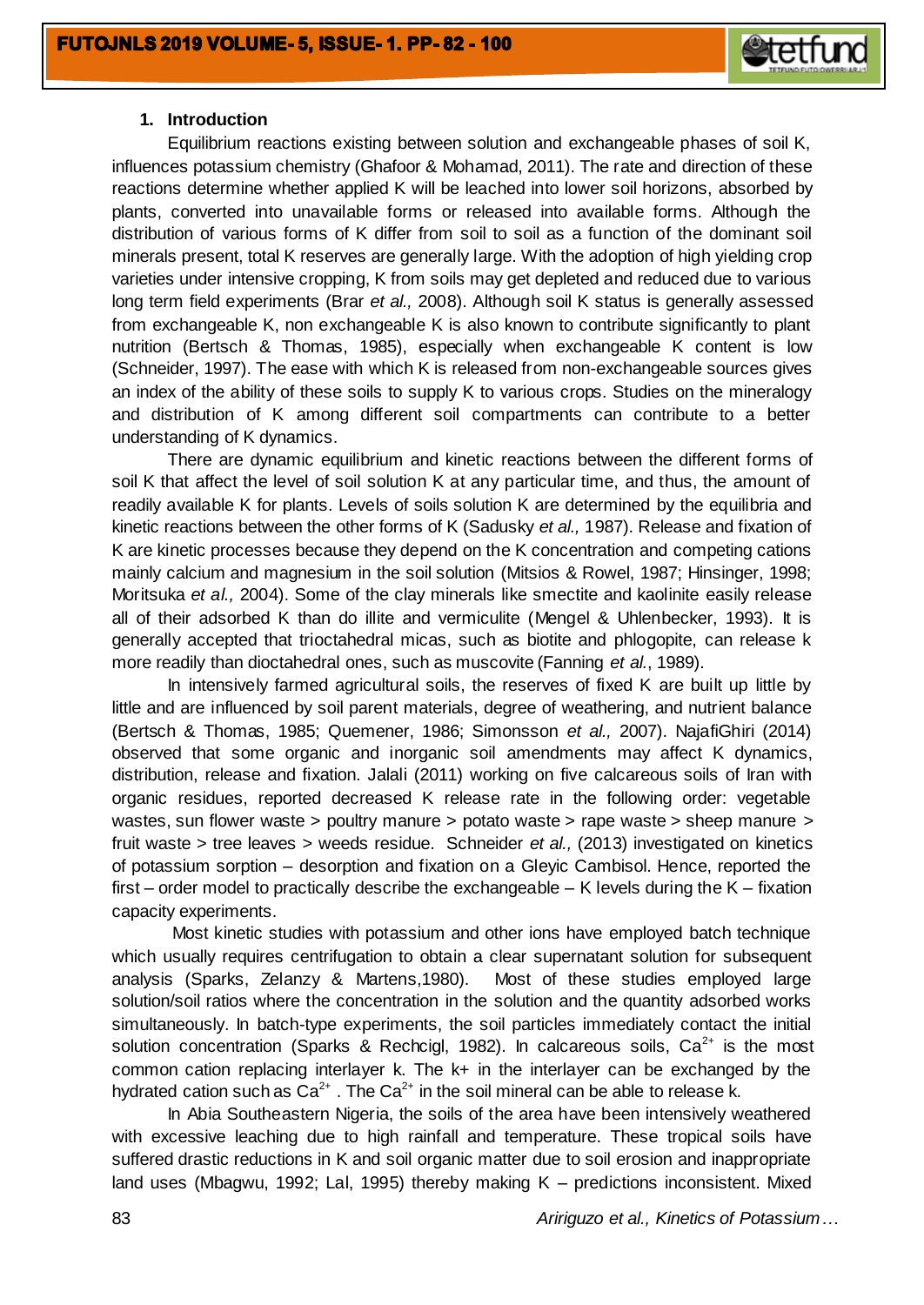

mineralogy which is common in these soils have also made the fate of added k as fertilizer and the responses of crops to applied k different and unpredictable. The available K status after fertilization therefore depends upon K sorption and desorption capacity of these soils. The knowledge of potassium extraction and release is important in other to predict and improve the rate of fertilizer application in soils (Sparks *et al.,* 1980; Rezaei *et.al.,* 2009). This study therefore investigated the kinetics of potassium desorption of soils formed over varying lithologies using batch technique.

## **2. Materials and Methods**

## **2.1. Study Area**

The study was conducted at Amakama and Ajata-Ibeku both in Umuahia, Abia State, Southeastern Nigeria, The study area is located on latitude  $05^{\circ}$  26' 40" N and Longitude  $07^{\circ}$ 78'49" E for Amakama while Ajata-Ibeku lies within latitude  $05^{\circ}$  32' 51" N and longitude  $07^{\circ}$ 33' 34" E. The soils of Amakama are formed from Coastal Plain Sand (Benin formation) while the soils of Ajata-Ibeku are formed from Bende-Ameki Clay Shale group. Topography is nearly flat at Amakama while in Ajata-Ibeku, the landscape is highly dissected with deeply incised valleys due to differential erosion of the Sandstone and Shale that make up Bende – Ameki formation (Chikezie, Eswaran, Asawalam & Ano, 2010). It has a humid tropical climate with annual rainfall which ranging from 1750 mm to 3000 mm and a mean annual temperature of  $27 - 35$  °C. Farming is a dominant socio-economic activity of the area. Farmers still stick to traditional slash and burn system of clearing and soil fertility regeneration is by natural bush fallow.

## **2.2. Field Studies**

A free survey technique guided by the geological map of the study area was used for study. Two profile pits were dug each at Amakama and Ajata-Ibeku. The profile pits were sited according to selected parent materials. The spatial positioning of all the profile pits was determined using a hand- held Global positioning system (GPS) receiver. Profile digging, description and sampling were done according to the procedures of the USDA Natural Resources conservation Service (NRCS) guidelines for profile description (Soil Survey Staff, 2002). Profile pits were described and sampled for routine analyses. Soil samples were airdried, gently crushed and sieved using 2-mm Sieve in preparation for laboratory analyses.

## **2.3. Laboratory Analyses**

Particle size distribution was determined by hydrometer method (Gee & Or, 2002). Soil pH was determined in water using 1:2.5 Soil – liquid ratio (Thomas, 1996). Exchangeable cations (Ca, Mg, K and Na) were determined by IN Ammonium acetate extraction procedure (Thomas, 1996). Calcium and magnesium were determined using atomic absorption spectrophotometer while sodium and potassium was determined using flame photometer (Jackson, 1962). Exchangeable acidity was determined in IN KCl (Mclean, 1982). Organic carbon was determined by wet oxidation method (Nelson & Sommer, 1996). Effective cation exchange capacity was determined by summation of exchangeable bases plus exchangeable acidity expressed in cmol kg-1

# **2.4. Kinetics of potassium – desorption on soils**

A batch equilibrium experiment was conducted using CaCl<sub>2</sub> solution as follows: Prior to initiation of Kinetic desorption studies, 30 g of soil samples were saturated with IM CaCl<sub>2</sub>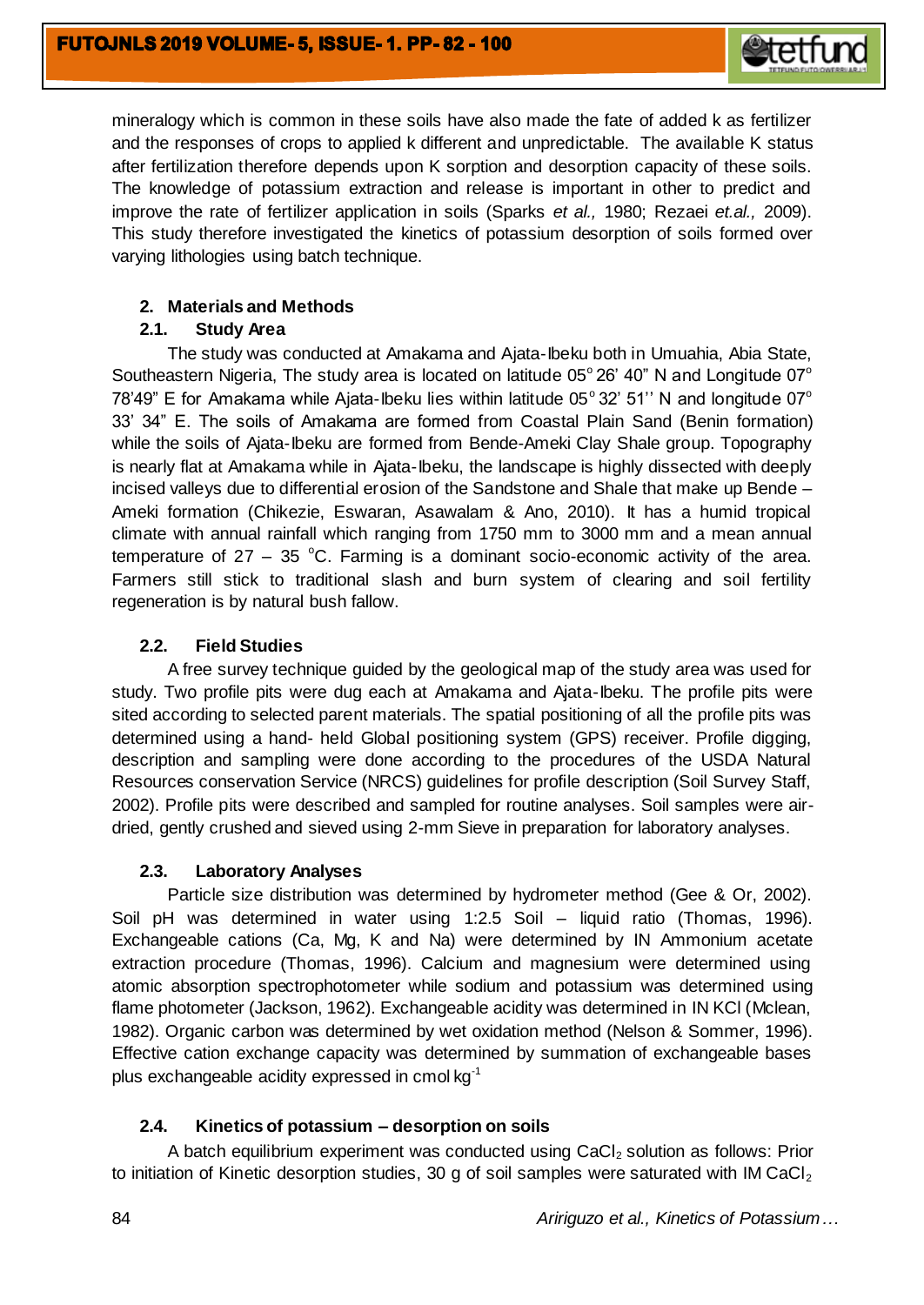

solution. This was done by weighing 30 g of the soil samples into 100 ml plastic containers. 50 ml of IM CaCl<sub>2</sub> solution was added into each of those containers. The samples were shaken on a reciprocal shaker for 2hrs and were filtered through a whatman No. 42 filter paper. The soil samples were subsequently washed with distilled water until a negative text for chloride ion was obtained with silver nitrate  $(AqNO<sub>3</sub>)$ .

The soil samples were further saturated with IM KCl solution. This was done by adding 50 ml of IM KCl solution into different plastic containers containing the soil samples. The samples were shaken on a reciprocal shaker for 2 hrs and were filtered through whatman No. 42 filter paper. The soil samples were washed with distilled water until a negative text for chloride ion was obtained with silver nitrate  $(AgNO<sub>3</sub>)$ . The soil samples were air-dried and used for potassium desorption studies.

## **2.5. Kinetics of desorption studies**

Desorption studies were conducted by using soils that were equilibrated with IM KCl. 0.5 g of potassium saturated soils was weighed into different text tubes. 10 ml of 0.01M CaC<sub>l2</sub> solution was added to the saturated soils and were shaken on a reciprocal shaker for 3mins. After equilibration, the samples were centrifuged for 2 mins. 5 ml of the supernatant was pipetted into 25 ml volumetric flask and was made up to the mark with distilled water. Potassium in the leachate was determined by flame photometer. The above procedure was repeated for different time intervals: 10, 15, 20, 80, 140, 200, 260, 320, 380, 440 and 500mins. Potassium desorbed was calculated. Potassium desorption with time was fitted into different kinetic equations, namely: Zero order, First order, Second order, Elovich equation and Parabolic diffusion as described below

#### **Zero –order equation**

|  | $\left[\begin{array}{ccc} 1 & \cdots & C_t \\ C_{\infty} & \cdots & C_{\infty} \end{array}\right] = \cdots = a-bt$ |  |
|--|--------------------------------------------------------------------------------------------------------------------|--|
|  |                                                                                                                    |  |

| First – order equation  |                       |      |     |
|-------------------------|-----------------------|------|-----|
| $Log \,   \, 1 - C_t  $ | $\equiv$              | a-bt | (2) |
| $\mathbf{C}$ .          |                       |      |     |
|                         | Second-order equation |      |     |

$$
\frac{1}{C_t} = \frac{1}{C_{\infty}} + Kt
$$
 (3)

**Elovich equation** 

 $C_t$  = a + b Int (4)

#### **Parabolic diffusion**

$$
\frac{C_t}{C_{\infty}} = a + bt^{\frac{1}{2}}
$$
 (5)

where  $C_\infty$  = maximum desorbable K (it was found from the equilibrium plots of K release versus time)

 $C_t$  = K release after time t.

t = time (mins), a and b are the constants. (Sparks, 1985)

Apparent rate coefficient (mins) (Kd) which is the desorption rate coefficient was calculated from the slope of each of the first -order plot. The coefficient of determination  $(R^2)$  and standard error of estimate (SE) were calculated for each equation.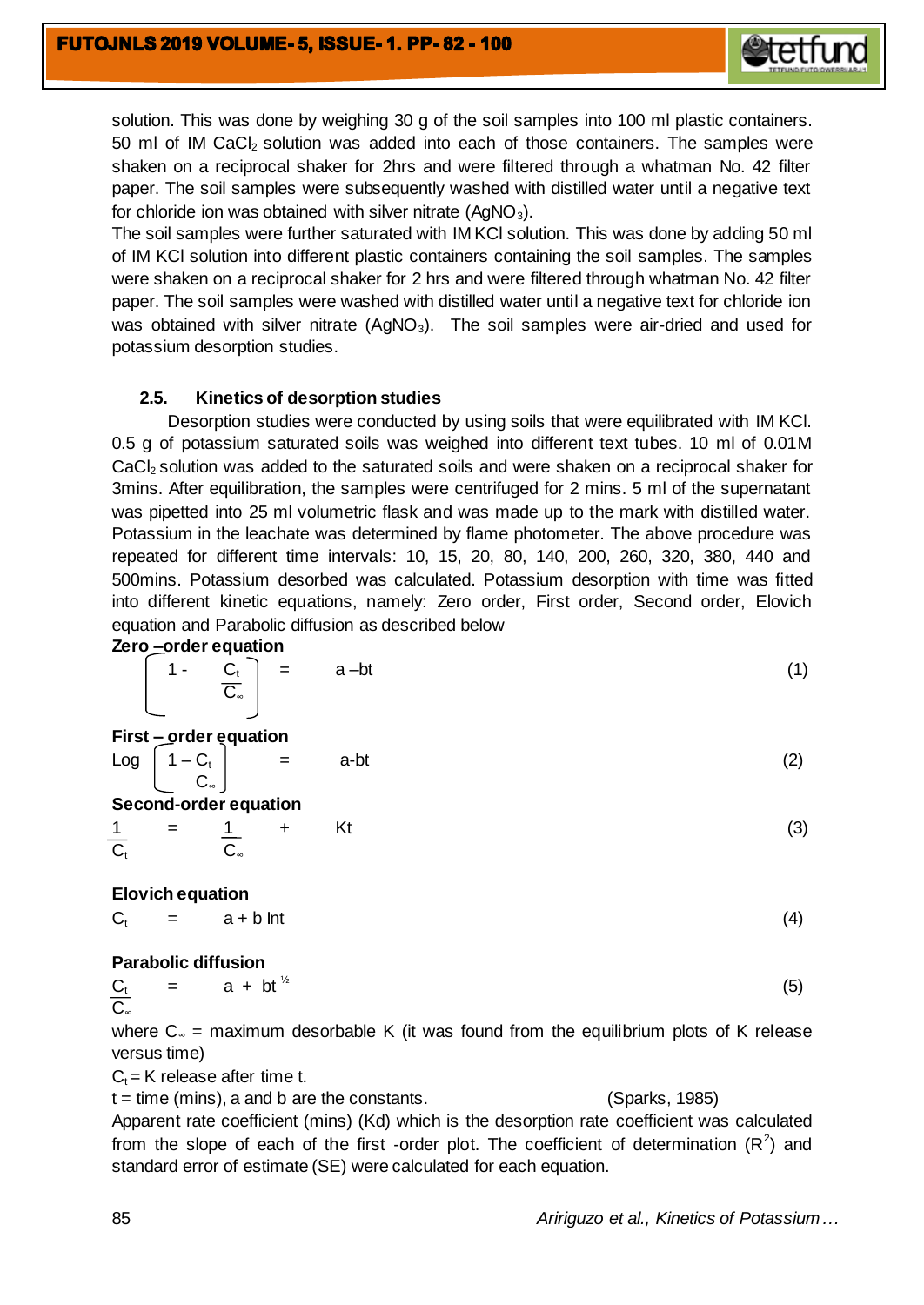

Statistical Analysis: Mean and standard deviation were determined using SAS, (2003) while coefficient of variation was determined using the procedure of Wilding et al. (1994). Relationship between rates of k-desorption and some soil properties was determined using correlation coefficient.

## **3. Results and Discussion**

Table 1 shows the results of some properties of the soils of the studied area. There were some marked differences between the soils obtained from Amakama and Ibeku. Amakama soil which was formed from Coasted Plain Sand had higher values of Sand (Sand =669.0 g kg<sup>-1</sup>) compared to Ibeku soil (Sand = 150.13 g kg<sup>-1</sup>). This is possibly due to the parent material from which the soils are formed. Clay content was higher in Ibeku soil (Clay = 696.5 g kg<sup>-1</sup>) compared to Amakama soil (Clay = 287.0 g kg<sup>-1</sup>). The high clay content in Ibeku soil suggests differences in the parent material (Bende-Ameki Shale group) and clay minerals in the study sites. Soils are strongly acidic and ranged from pH 4.6 - 4.7. This may be attributed to the combined influence of parent materials and climate on pedogenesis. Exchangeable acidity was higher in Ibeku soil (EA= 25.6 cmol kg<sup>-1</sup>) than Amakama soil (EA= 6.8 cmol kg<sup>-1</sup>) suggesting aluminum toxicity. Variability in exchangeable acidity could be attributed to high rainfall and temperature in the study area. The high temperature and rainfall in this agro-ecological zone favours intensive weathering and rapid leaching. This may have led to the washing away and leaching of the basic cations leaving the acidic cations. Effective cation exchange capacity (ECEC) was lower in Amakama soil (ECEC= 6.9 cmol kg-1) compared to lbeku soil (ECEC= 35.18 cmol kg $^{-1}$ ) possibly due to low clay and organic matter (OC). Generally, the ECEC of a soil low in organic matter is a reflection of its clay mineralogy, with the expanding minerals having higher CEC (ECEC) than nonexpanding types (Kaolinite)) (Igwe *et al.,* 1999). However, the low ECEC in Amakama soil is indicative of the low capacity of this soil to retain nutrients, thus making the soil unsuitable for intensive agriculture (Kparmwang *et al.,* 2004). Organic C was higher in Ibeku soil (OC= 1.05 g kg<sup>-1</sup>) than Amakama soil (OC= 0.80 g kg<sup>-1</sup>). The high organic matter (OC) observed in Ibeku soil may be due to the presence of organic materials in the study site which could have a major impact on the mineralization rates thereby increasing soil carbon directly (Antill *et al.,* 2001).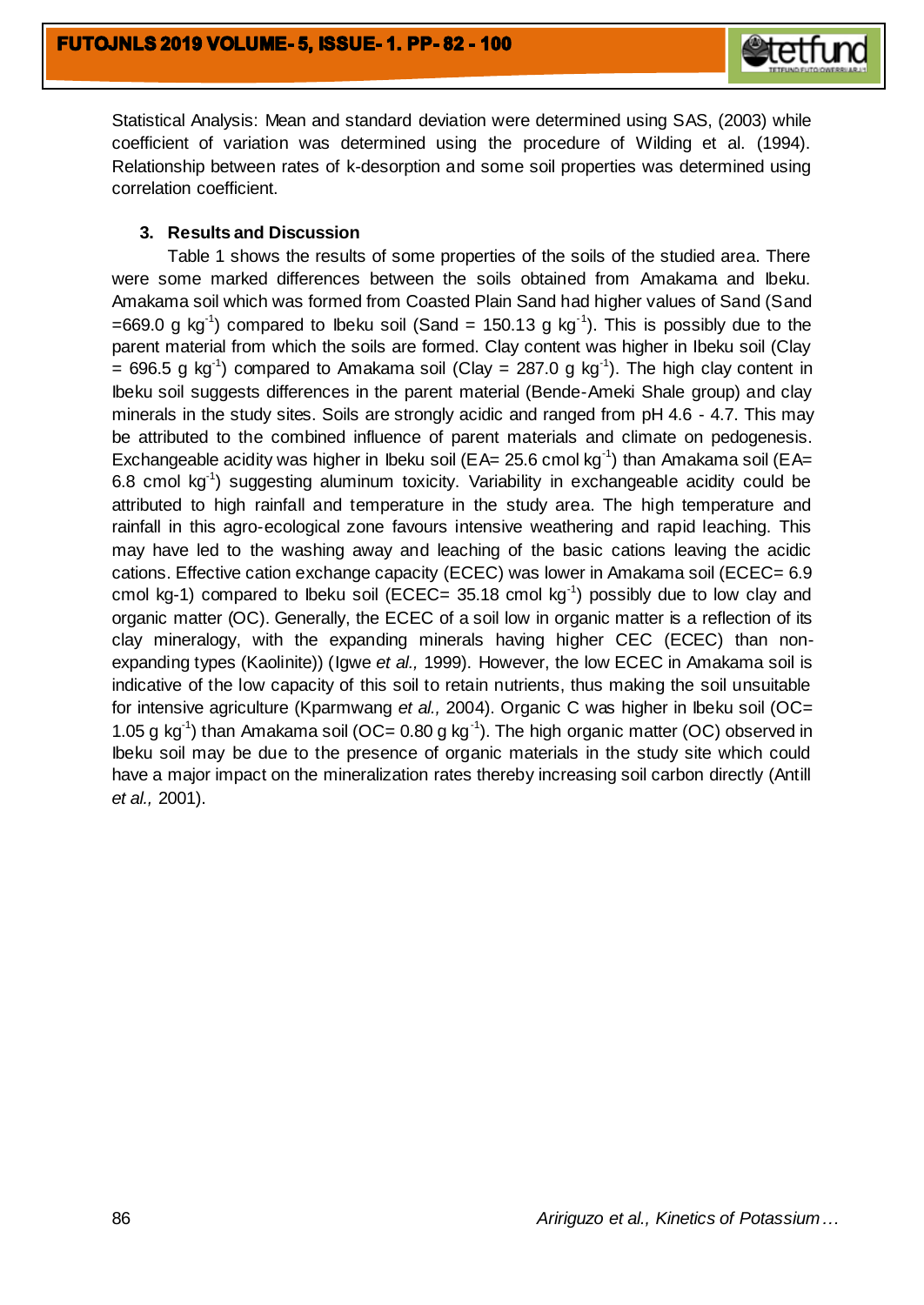# **FUTOJNLS 2019 VOLUME- 5, ISSUE- 1. PP-82 - 100**



| Table 1:  |         |                 | Some physicochemical characteristics of the studied soils |       |              |         |             |             |                |                  |      |                         |       |                |            |      |        |  |
|-----------|---------|-----------------|-----------------------------------------------------------|-------|--------------|---------|-------------|-------------|----------------|------------------|------|-------------------------|-------|----------------|------------|------|--------|--|
|           |         |                 | <b>Location Horizon Depth Sand</b>                        |       |              | Silt    | <b>Clay</b> |             | <b>Texture</b> |                  | рH   | EA                      |       | ECEC AL sat OC |            |      |        |  |
|           |         |                 | (cm)                                                      |       | $gkg-1$      |         |             |             |                | H <sub>2</sub> 0 |      | $cm$ olkg <sup>-1</sup> |       |                | gkg        |      |        |  |
| Amakama   |         | Ap1             | $0 - 13$                                                  |       | 758.0        |         | 36.0        | 206.0       |                | <b>SCL</b>       |      | 4.5                     | 11.10 |                | 11.60 83.0 |      | 2.07   |  |
|           |         | Ap <sub>2</sub> | $13 - 27$                                                 |       | 727.0        |         | 31.0        | 242.0       |                | <b>SCL</b>       |      | 4.6                     | 9.80  |                | 9.90 93.0  |      | 1.43   |  |
|           |         | Bo1             | 27-63                                                     |       | 681.0        |         | 37.0        | 282.0       |                | SCL              |      | 4.6                     | 6.60  | $6.60 -$       |            |      | 0.57   |  |
|           |         | Bo <sub>2</sub> | 63-99                                                     |       | 639.0        |         | 48.0        | 313.0       |                | <b>SCL</b>       |      | 4.7                     | 6.50  | $6.50 -$       |            |      | 0.43   |  |
|           |         | Bo <sub>3</sub> | 99-127 650.0                                              |       |              | 37.0    | 313.0       |             | SCL            |                  | 4.7  | 5.10                    |       | 5.20 92.0      |            | 0.37 |        |  |
|           |         | Bo <sub>4</sub> | 127-159                                                   |       | 585.0        |         | 87.0        | 328.0       |                | SCL              |      | 4.8                     | 4.70  | $4.70 -$       |            |      | 0.25   |  |
|           |         | Bo <sub>5</sub> | 159-210                                                   |       | 643.0        |         | 32.0        | 325.0       |                | <b>SCL</b>       |      | 4.9                     | 3.90  | $3.90 -$       |            |      | 0.23   |  |
|           |         |                 | Mean                                                      |       | 669.0        |         | 44.0        | 287.0       |                |                  |      | 4.7                     | 6.80  |                | 6.90 38.3  |      | 0.80   |  |
|           |         |                 | SD                                                        |       | 58.3         |         | 19.7        | 46.0        |                |                  |      | 0.13                    | 2.69  |                | 2.83 42.3  |      | 0.71   |  |
|           |         |                 | <b>CV</b>                                                 |       | 8.7          |         | 44.9        | 16.3        |                |                  |      | 2.9                     | 39.4  |                | 40.9 98.6  |      | 92.6   |  |
| Ibeku Ap1 |         | $0-9$           |                                                           | 341.0 |              | 267.0   |             | 392.0 SiCL  |                | 5.0              | 24.4 | 33.6                    | 25.0  |                | 3.39       |      |        |  |
|           |         | Ap <sub>2</sub> | $9 - 28$                                                  |       | 317.0        |         | 228.0       | 455.0       | SiC            |                  | 4.8  | 25.5                    | 29.4  | 58.0           |            | 2.26 |        |  |
|           |         | Bt              | 28-60                                                     |       | 103.3        |         | 148.0       | 749.0 C     |                |                  | 4.8  | 22.8                    | 26.5  | 74.0           |            | 0.98 |        |  |
|           |         | 2Btg            | 60-80                                                     |       | 62.0         |         |             | 121.0 817.0 | C.             |                  | 4.7  | 24.6                    | 29.4  | 78.0           |            | 0.57 |        |  |
|           |         | 2Bssg1          | 80-101 84.0                                               |       |              | 111.0   | 805.0 C     |             |                | 4.7              | 25.7 | 30.7                    | 81.0  |                | 0.41       |      | 2Bssg2 |  |
|           | 101-128 |                 | 127.0                                                     |       | 92.0         | 781.0 C |             |             | 4.5            | 29.2             | 38.7 | 66.0                    |       | 0.29           |            |      |        |  |
|           |         | 2Bssg3          | 128-164                                                   |       | 81.0         |         | 87.0        | 832.0 C     |                |                  | 3.8  | 29.4                    | 46.7  |                | 40.0       |      | 0.25   |  |
|           |         | 2Bgss           | 164-190                                                   |       | 86.0         |         | 173.0       | 741.0       |                |                  | 4.2  | 22.9                    | 46.4  |                | 09.0       |      | 0.27   |  |
|           |         |                 | Mean                                                      |       | 150.13 153.4 |         | 696.5       |             |                | 4.6              | 25.6 | 35.18                   | 53.9  |                | 1.05       |      |        |  |
|           |         |                 | SD                                                        |       | 112.3        |         | 65.4        | 172.2       |                |                  | 0.39 | 2.53                    | 7.89  |                | 26.5       |      | 1.16   |  |
|           |         |                 | <b>CV</b>                                                 |       | 75.0         |         | 42.6        | 24.7        |                |                  | 8.5  | 9.9                     | 22.4  |                | 49.2       |      | 90.2   |  |

EA= Exchangeable acidity, ECEC= Effective cation exchange capacity, Alsat= Aluminium saturation, OC= Organic carbon, SCL= SandyClayLoam, SiCL=SiltyClayLoam, C=Clay, SD=Standard deviation, CV=Coefficient of variation.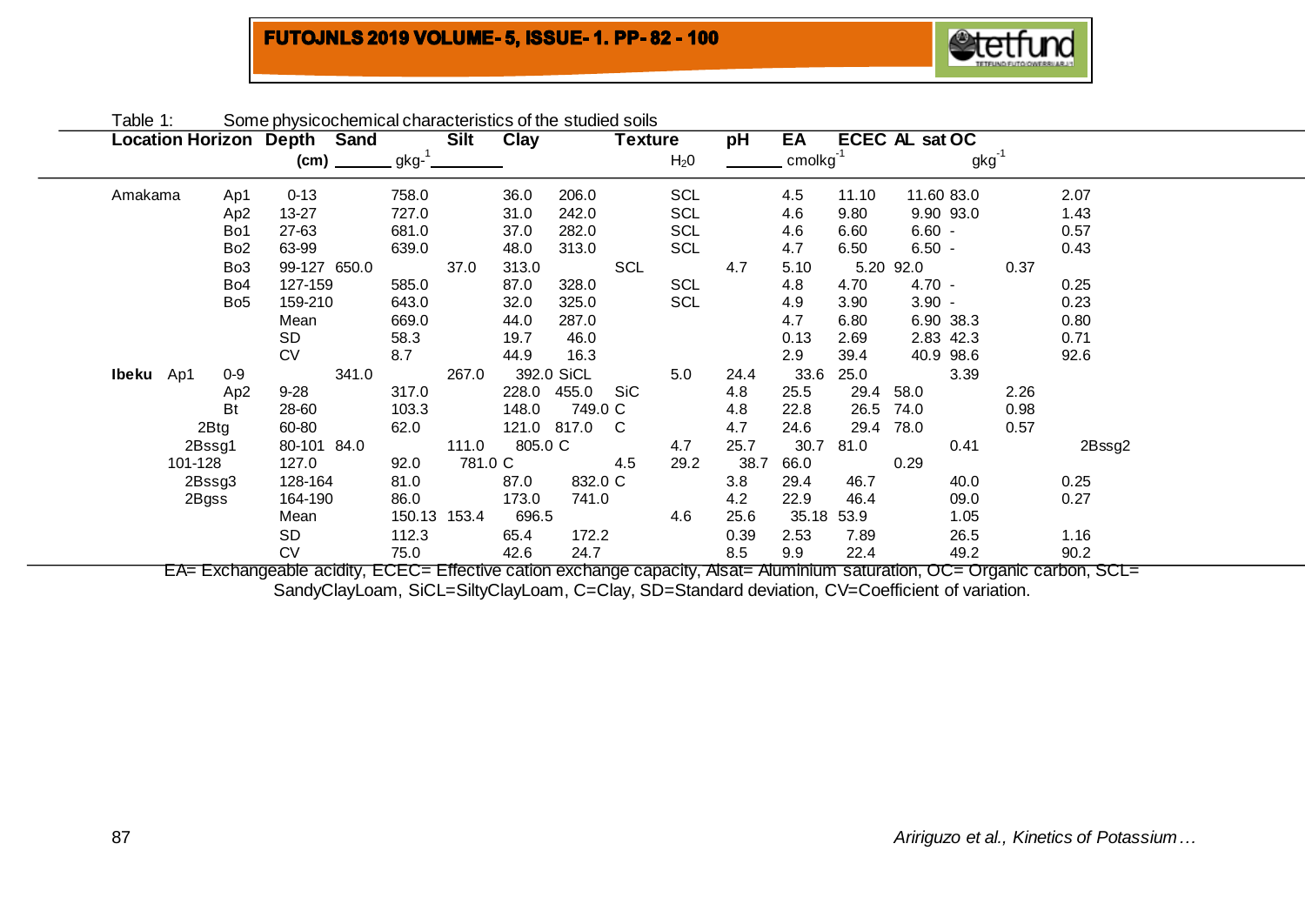

### **3.1. Kinetics of K desorption in Soils**

Results of statistical analysis showed that first order reaction predicted better the pattern of K desorption from two soils studied than other kinetic equations by high  $R<sup>2</sup>$  values and low standard error values (SE) (Tables 2 and Table 3). The plot of log (1-C<sub>t</sub>/C<sub>∞</sub>) versus time indicated that the rate of potassium desorption for the two soils studied was linear (Figs 1a, 1b, 2a and 2b). The reaction occurred into two concurrent reactions each having different desorption rate coefficient (Kd) as the apparent desorption rate coefficient and is directly proportional to the rate of K released. The first reaction was from 5 – 20 mins(Reaction1)(R1) and represented the rapid stage of K released, with higher desorption rate coefficient (Kd) (Figs 1a, 1b, 2a, 2b, Reaction 1 and Table 3). It was relatively faster than the second reaction which was a slow reaction and ranged from 80-320mins (Reaction 2) (R2) (Figs 1a, 1b, 2a, 2b Reaction 2 and Table 3). This sequence showed that two different mechanisms controlled the K release from the two soils studied (Sivasubramanian & Talibudeen, 1972; Sparks *et al.,* 1980; Youssef *et al.,* 2013). The initial rapid phase indicated the release of K from external surface and edge sites of the clay minerals and soils (Jardine and Sparks, 1984a). Additionally, Chikezie *et al.* (2010) reported that Amakama soil has mixed mineralogy dominated by Kaolinite, small quantities of goethite, gibbsite and haematite while Ibeku soil has kaolinite at the upper 100 cm of the profile and detectable quantities of montmorillonite, small quantities of goethite, gibbsite, and plagioclase feldspar. Since Kaolinite clay minerals do not have interlayer spaces, therefore, the rate of desorption of K at the initial phase (5 – 20 mins) applies to K desorbed from these minerals. The second rate of reaction (80 – 320 mins) was slower and ascribed to potassium desorbed from interlayer spaces of 2:1 Clay minerals (Jardine and Sparks, 1984b). The rate coefficient of K desorption (Kd) in the first and second reaction was higher in Amakama soil compared to lbeku soil (Table 3). It ranged from  $1.52 \times 10^{-2}$  to  $4.56 \times 10^{-2}$  (min<sup>-1</sup>) in reaction1 and from  $4.31x10^{-3}$  to  $1.11x10^{-2}$  (min<sup>-1</sup>) in reaction 2 in Amakama soil, while in Ibeku soil, it ranged from 2.40x10<sup>-2</sup> to 3.68x10<sup>-2</sup> (min<sup>-1</sup>) in reaction 1 and from 5.20x10<sup>-3</sup> to 7.76x10<sup>-3</sup> in reaction 2 (Table 3). These differences may have been attributed to the differences in type and content of minerals in clay fractions (Sparks *et al.,* 1989; MamRasul & Al-Obaidi, 2011). Sparks and Huang (1985) & Sparks (2000) reported that factors such as tetrahedral ration, hydroxyl orientation, chemical composition, particle size, degree of K depletion, layer charge alteration, hydronium ions, biological activities, inorganic cations, wetting and drying factors and the nature of soil environment governs the release of K by cation exchange reactions and dissolution processes followed and formation of weathering products. However, the rate of K desorption was higher in Amakama soil than Ibeku soil. The higher rate of desorption of K from Amakama soil could be related to leaching and high temperature prevalent in the area, ECEC and reduction/ removal of AL-organic matter complex. Leaching promotes the release of K from K-bearing minerals by carrying away the products, while increase in temperature increases the rate of K release (Sparks & Huang, 1985; Sparks, 2000). Singh & Gilkes,( 1992); Chikezie *et al.(*2010) reported that Amakama soil which has kaolinite a 1:1 clay mineral and a product of acid weathering favours intensive weathering and rapid leaching due to high rainfall and temperature. This process allowed the high release of K in the study site. Futhermore, Ibeku soil desorbed K constantly at a slower rate than Amakama soil as indicated by the low desorption rate coefficient(Kd) possibly due to higher clay content and organic matter . The presence of hydroxyl-Al associated with organic matter may have blocked the interlayer surfaces in soils of Ibeku, making it difficult for K to be desorbed (Jardine & Sparks, 1984b; Sparks, 2000).This process has led to the partial collapse of this mineral in Ibeku soil (Nadia *et al.,* 2013). Also, the wetting and drying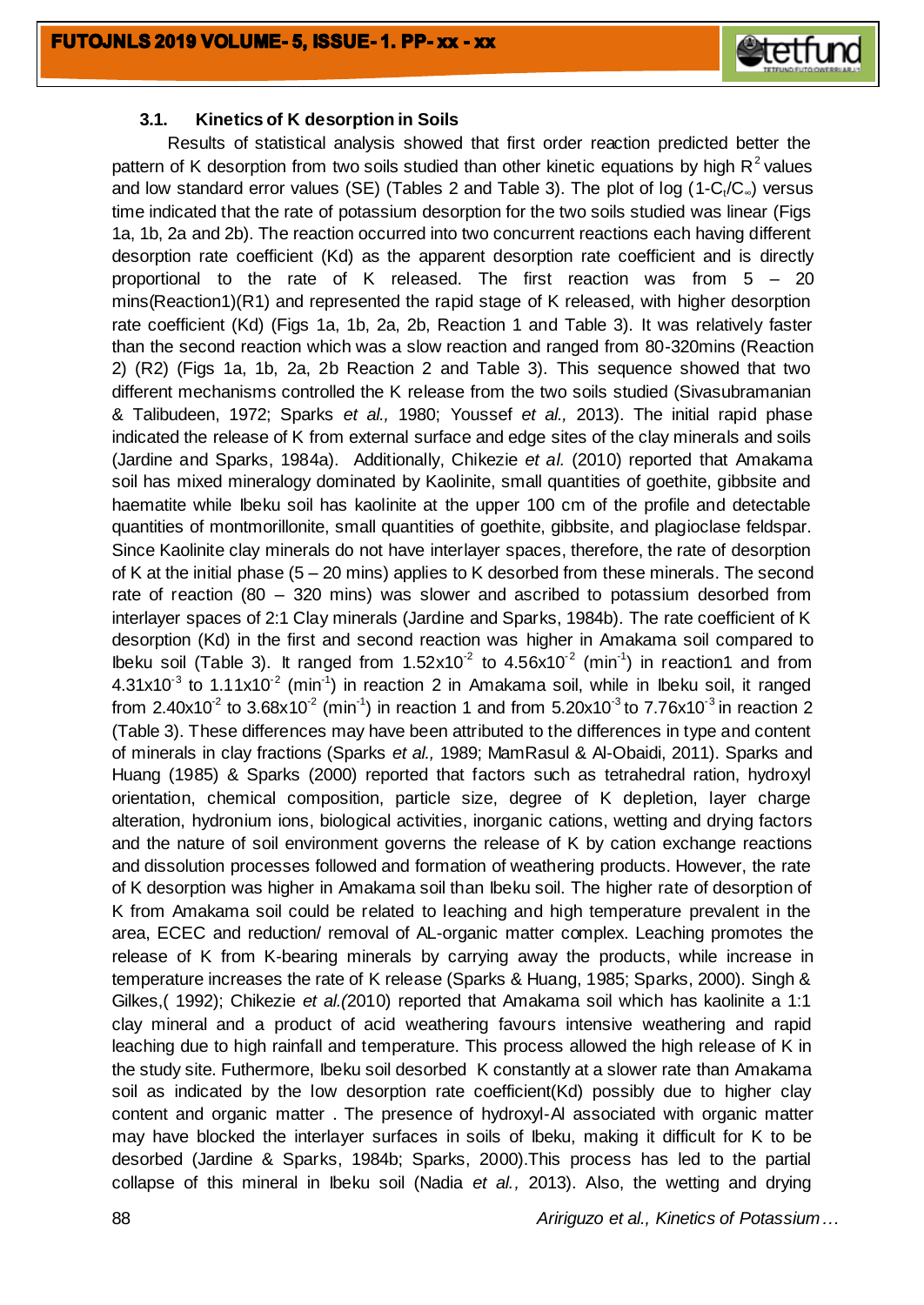

processes in Ibeku soils may have had influence on the slow desorption of k. The slow release of k upon drying may be due to the presence of hydroxyl-Al interlayer which blocks or retard the interlayer diffusion of k ions in Ibeku soil. This process may have changed the b dimension of this mineral, the degree of tetrahedral rotation, and the length and strength of the K-O bond (Sparks, 2000).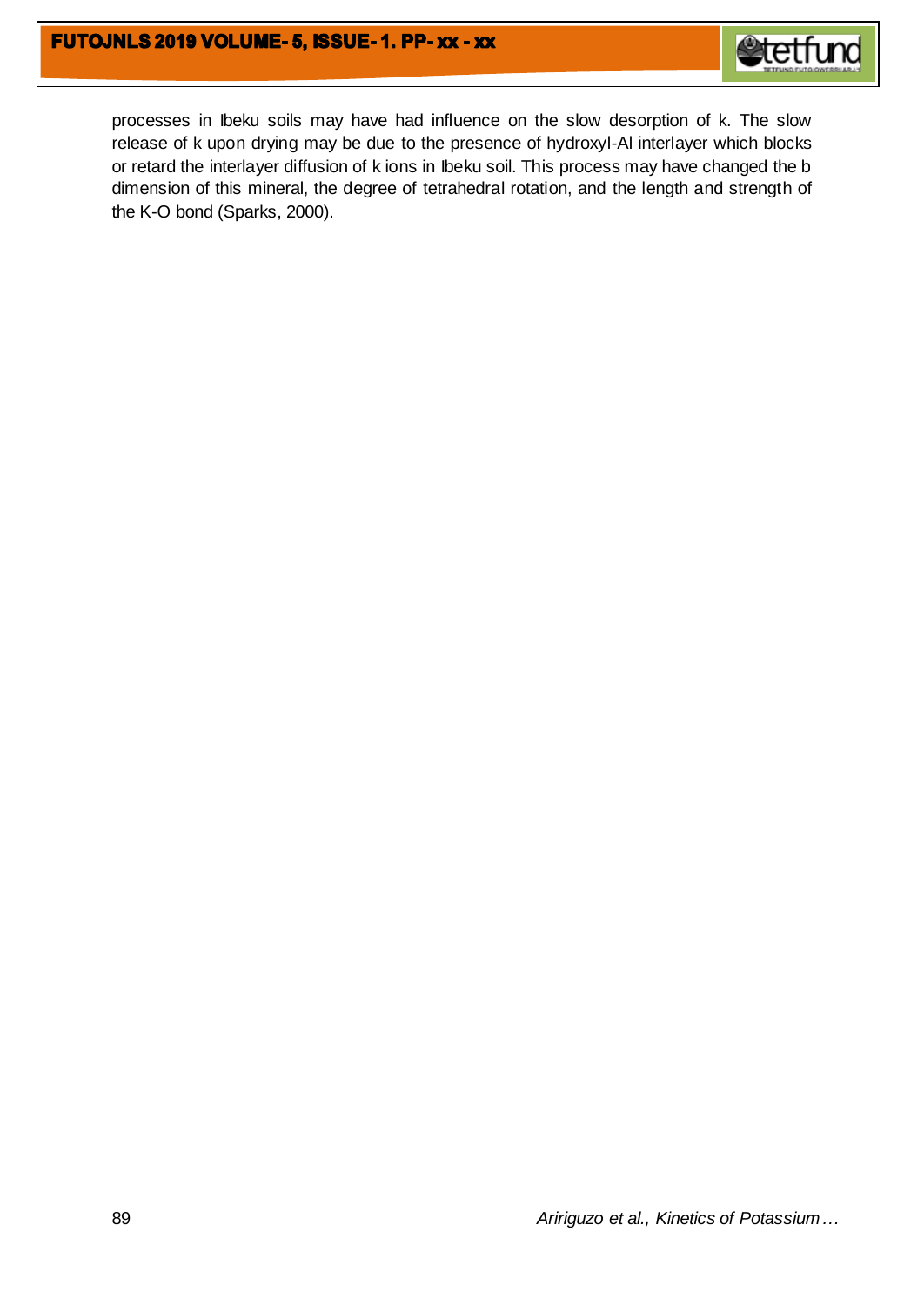# FUTOJNLS 2019 VOLUME- 5, ISSUE- 1. PP- xx - xx



Table 2: Coefficient of Determination (R<sup>2</sup>) of First – Order Kinetic equation for the Desorption of Potassium on two soils of the study Sites.

| <b>Location Horizon Depth</b><br>(cm) |  |                  | 5-20mins<br><b>Regression Equation</b> |                     | $R^2$ | 80-320mins<br><b>Regression Equation</b> |                     |      | $R^2$ |      |  |
|---------------------------------------|--|------------------|----------------------------------------|---------------------|-------|------------------------------------------|---------------------|------|-------|------|--|
| <b>Amakama</b>                        |  | Ap1              | $0 - 13$                               | $Y=0.265 + 0.0114X$ |       | 0.99                                     | $Y=0.110 + 0.0048X$ |      | 0.96  |      |  |
|                                       |  | Ap <sub>2</sub>  | $13 - 27$                              | $Y=0.455 + 0.0066X$ |       | 0.99                                     | $Y=0.329 + 0.0030X$ |      | 0.89  |      |  |
|                                       |  | Bo1              | 27-63                                  | $Y=0.575 + 0.0136X$ |       | 0.99                                     | $Y=0.569 + 0.0031X$ |      | 0.86  |      |  |
|                                       |  | Bo <sub>2</sub>  | 63-99                                  | $Y=0.505 + 0.0166X$ |       | 0.98                                     | $Y=0.675 + 0.0021X$ |      | 0.95  |      |  |
|                                       |  | Bo <sub>3</sub>  | 99-127                                 | $Y=0.550 + 0.0096X$ | 0.99  |                                          | $Y=0.653 + 0.0019X$ | 0.97 |       |      |  |
|                                       |  | Bo <sub>4</sub>  | 127-159                                | $Y=0.560 + 0.0120X$ |       | 1.00                                     | $Y=0642 + 0.0026X$  |      | 0.97  |      |  |
|                                       |  | Bo <sub>5</sub>  | 159-210                                | $Y=0.420 + 0.0198X$ |       | 0.94                                     | $Y=0.581 + 0.0028X$ |      | 0.98  |      |  |
| <b>Ibeku</b> Ap1                      |  | $0 - 9$          |                                        | $Y=0.450 + 0.0148X$ | 0.93  |                                          | $Y=0.591 + 0.0027X$ | 0.95 |       |      |  |
|                                       |  | Ap <sub>2</sub>  | $9 - 28$                               | $Y=0.375 + 0.0104X$ |       | 0.99                                     | $Y=0.395 + 0.0030X$ |      | 0.99  |      |  |
|                                       |  | <b>Bt</b>        | 28-60                                  | $Y=0.325 + 0.0106X$ |       | 0.99                                     | $Y=0.265 + 0.0030X$ |      | 0.82  |      |  |
|                                       |  | 2B <sub>tg</sub> | 60-80                                  | $Y=0.585 + 0.0160X$ |       | 0.97                                     | $Y=0.709 + 0.0029X$ |      | 0.95  |      |  |
|                                       |  | 2Bssg1           | 80-101                                 | $Y=0.480 + 0.0122X$ | 0.96  |                                          | $Y=0.642 + 0.0026X$ | 0.97 |       |      |  |
|                                       |  | 2Bssg2           | 101-128                                | $Y=0.625 + 0.0154X$ |       | 0.92                                     | $Y=0.761 + 0.0027X$ |      | 0.93  |      |  |
|                                       |  | 2Bsg3            | 128-164                                | $Y=0.625 + 0.0108X$ |       | 0.97                                     | $Y=0.533 + 0.034X$  |      | 0.90  |      |  |
|                                       |  | 2Bgss            | 164-190                                | $Y=0.645 + 0.0114X$ |       | 0.93                                     | $Y=0.003 + 0.67X$   |      |       | 0.99 |  |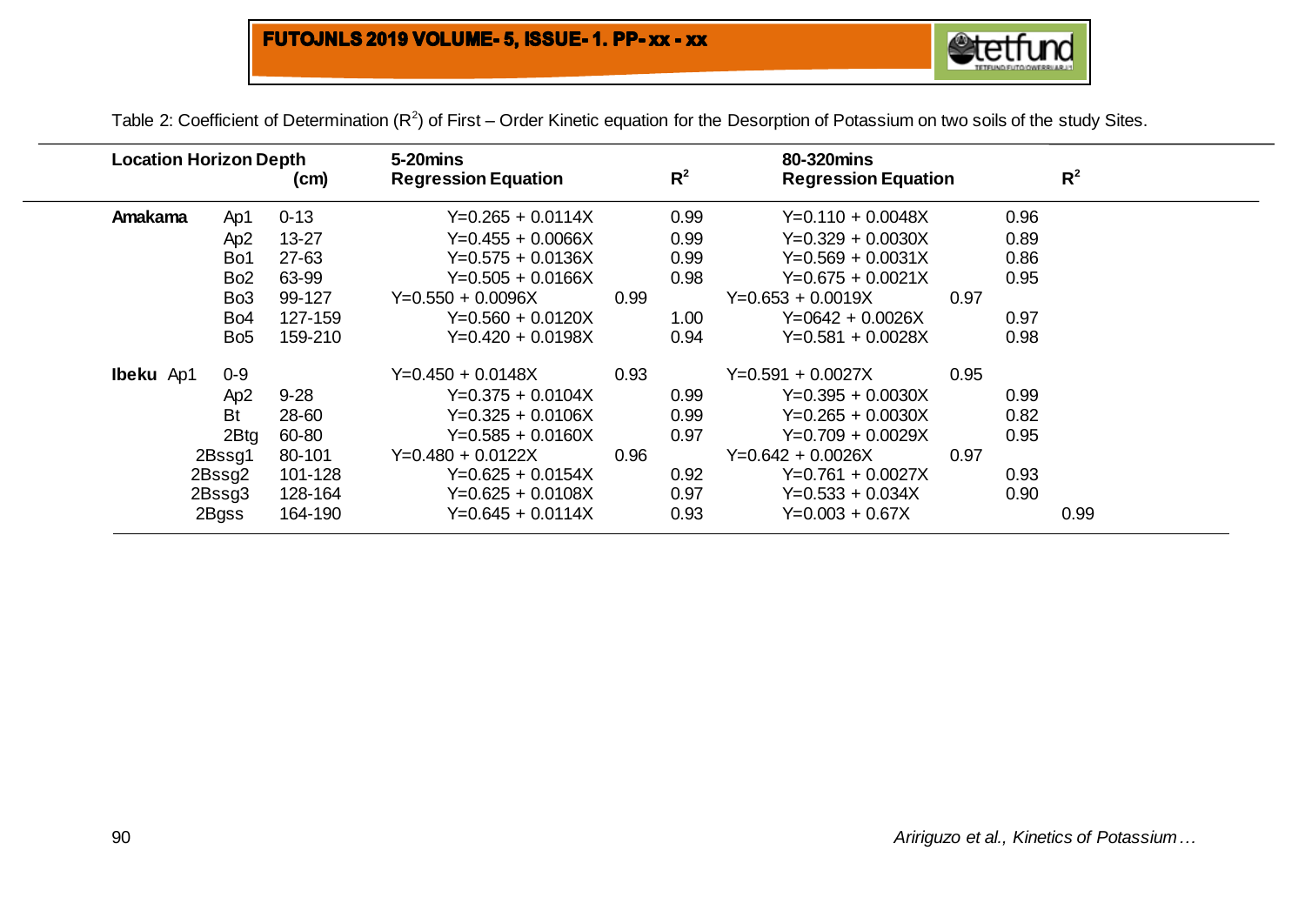| Table 3: Polassium Desorbuon Rate Coemcient (Kd) and Standard Effor Of Estimate for the Desorbuon Reaction on the Solis of the Study sites |                           |    |                        |    |  |
|--------------------------------------------------------------------------------------------------------------------------------------------|---------------------------|----|------------------------|----|--|
|                                                                                                                                            |                           |    |                        |    |  |
| <b>Location Horizon Depth</b>                                                                                                              | 5-20mins                  |    | 80-320mins             |    |  |
| (cm)                                                                                                                                       | $Kd$ (min <sup>-1</sup> ) | SE | Kd (min <sup>-1)</sup> | SЕ |  |

Table 3: Potassium Desorption Rate Coefficient (Kd) and Standard Error of Estimate for the Desorption Reaction on the Soils of the Study sites

| Amakama          | Ap1             | $0 - 13$  | $2.63 \times 10^{-2}$          | 0.00035        | 1.11 $\times$ 10 <sup>-2</sup> | 0.00059 |
|------------------|-----------------|-----------|--------------------------------|----------------|--------------------------------|---------|
|                  | Ap <sub>2</sub> | $13 - 27$ | 1.52 $\times$ 10 <sup>-2</sup> | 0.00035        | 6.84 $\times$ 10 <sup>-3</sup> | 0.00061 |
|                  | Bo1             | $27 - 63$ | $3.13 \times 10^{-2}$          | 0.00085        | $7.07 \times 10^{-3}$          | 0.00072 |
|                  | Bo <sub>2</sub> | 63-99     | 3.82 $\times$ 10 <sup>-2</sup> | 0.00159        | 4.88 $\times$ 10 <sup>-3</sup> | 0.00027 |
|                  | Bo <sub>3</sub> | 99-127    | 2.21 $\times$ 10 <sup>-2</sup> | 0.00057        | 4.31 $\times$ 10 <sup>-3</sup> | 0.00019 |
|                  | Bo <sub>4</sub> | 127-159   | 2.76 $\times$ 10 <sup>-2</sup> | $\overline{0}$ | 5.99 $\times$ 10 <sup>-3</sup> | 0.00027 |
|                  | Bo <sub>5</sub> | 159-210   | 4.56 $\times$ 10 <sup>-2</sup> | 0.00339        | 6.49 $\times$ 10 <sup>-3</sup> | 0.00024 |
| <b>Ibeku</b> Ap1 | $0-9$           |           | 3.41 x $10^{-2}$               | 0.00277        | 6.17 $X10^{-3}$                | 0.00034 |
|                  | Ap <sub>2</sub> | $9 - 28$  | 2.40 x $10^{-2}$               | 0.00085        | 6.96 $\times$ 10 <sup>-3</sup> | 0.00020 |
|                  | <b>Bt</b>       | 28-60     | 2.44 x $10^{-2}$               | 0.00035        | 6.96 $\times$ 10 <sup>-3</sup> | 0.00082 |
|                  | 2Bg             | 60-80     | 3.68 x $10^{-2}$               | 0.00190        | 6.63 $\times$ 10 <sup>-3</sup> | 0.00036 |
|                  | 2Bssg1          | 80-101    | 2.81 x $10^{-2}$               | 0.00187        | 5.99 $\times$ 10 <sup>-3</sup> | 0.00027 |
|                  | 2Bssg2          | 101-128   | 3.55 x $10^{-2}$               | 0.00312        | 6.17 $\times$ 10 <sup>-3</sup> | 0.00041 |
|                  | 2Bssg3          | 128-164   | 2.49 x $10^{-2}$               | 0.00130        | 7.76 $\times$ 10 <sup>-3</sup> | 0.00063 |
|                  | 2Bgss           | 164-190   | $2.63 \times 10^{-2}$          | 0.00222        | 5.25 $\times$ 10 <sup>-3</sup> | 0.00036 |
|                  |                 |           |                                |                |                                |         |

Kd = Desorption rate Coefficient, SE = Standard Error of estimate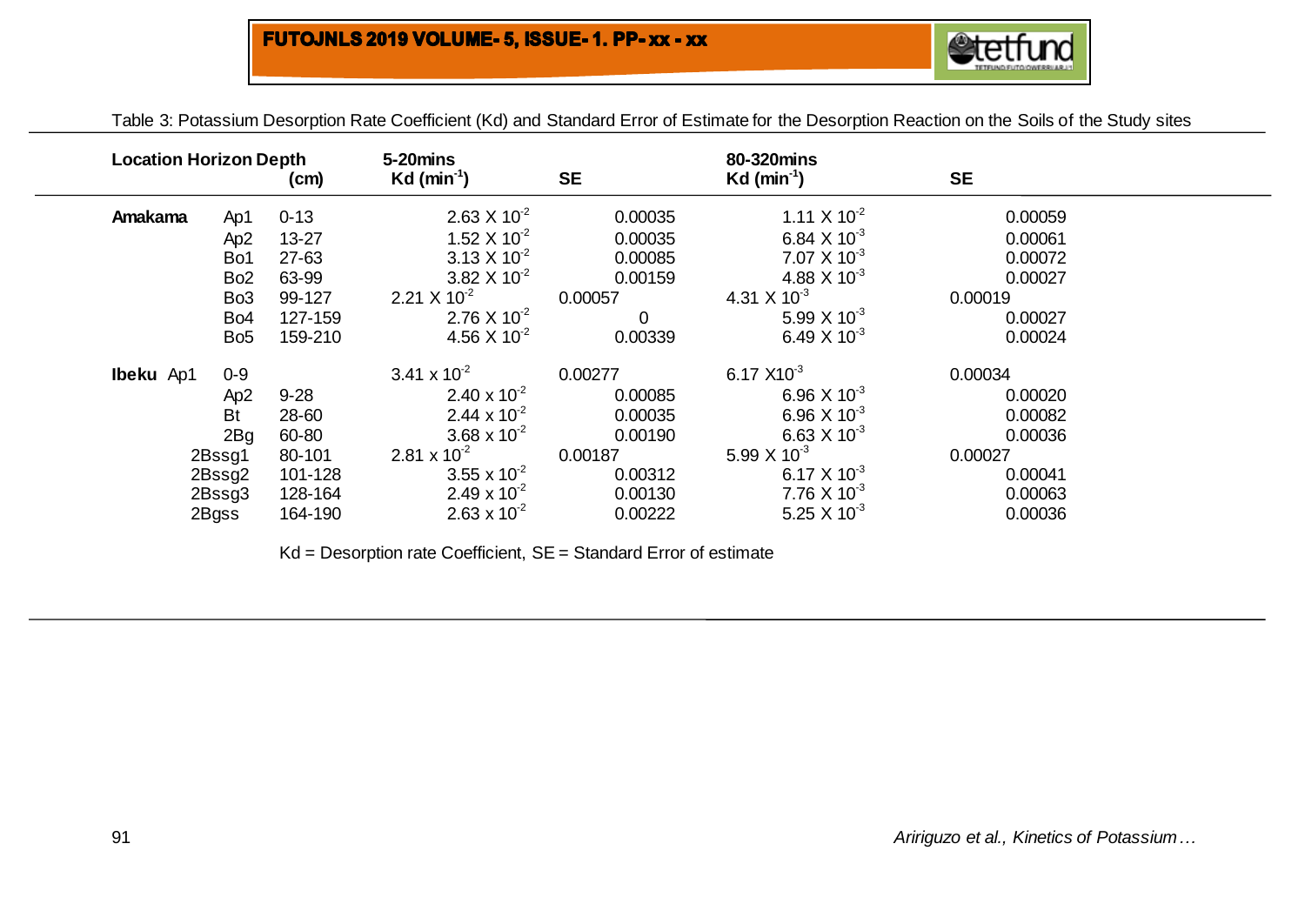



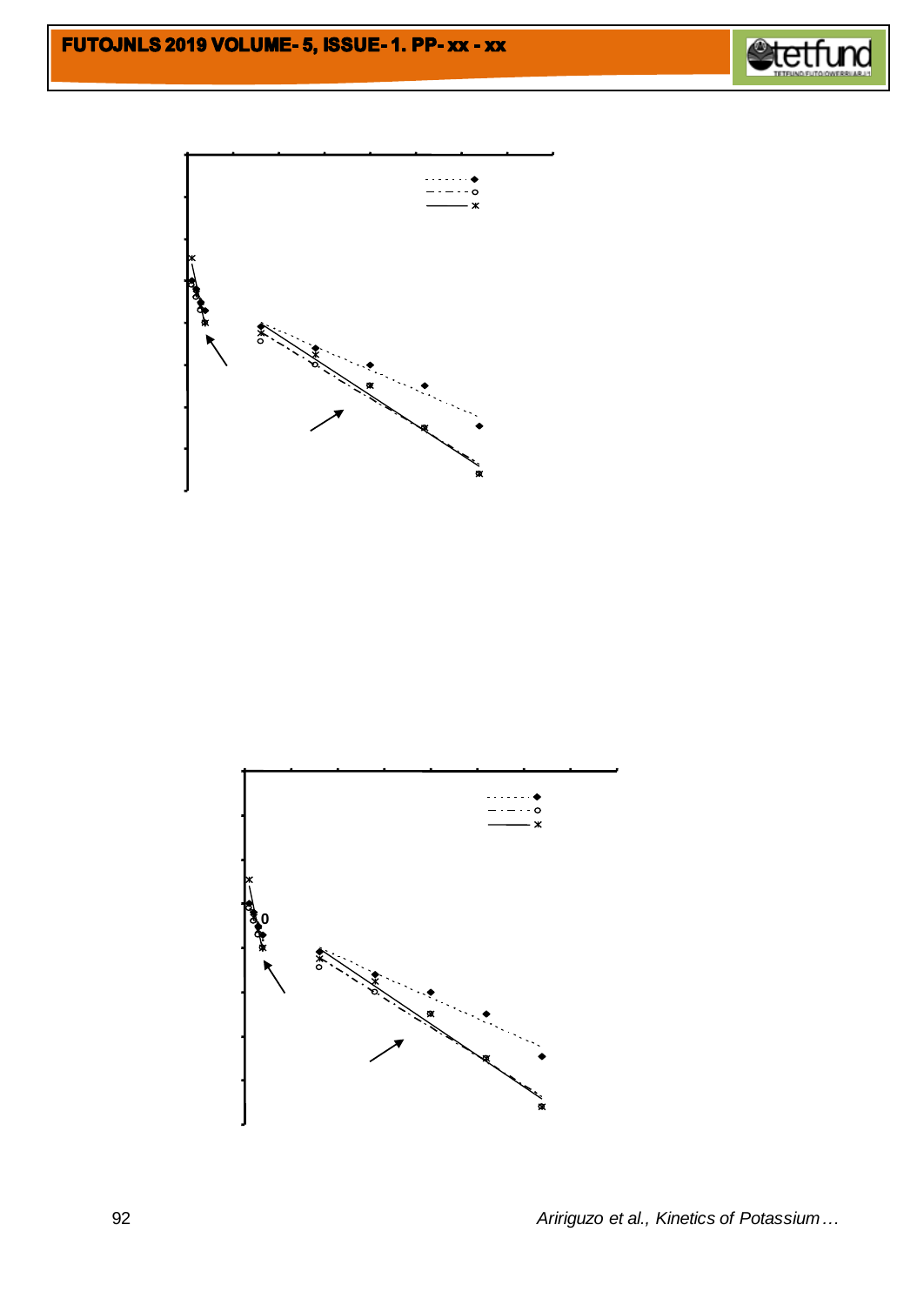







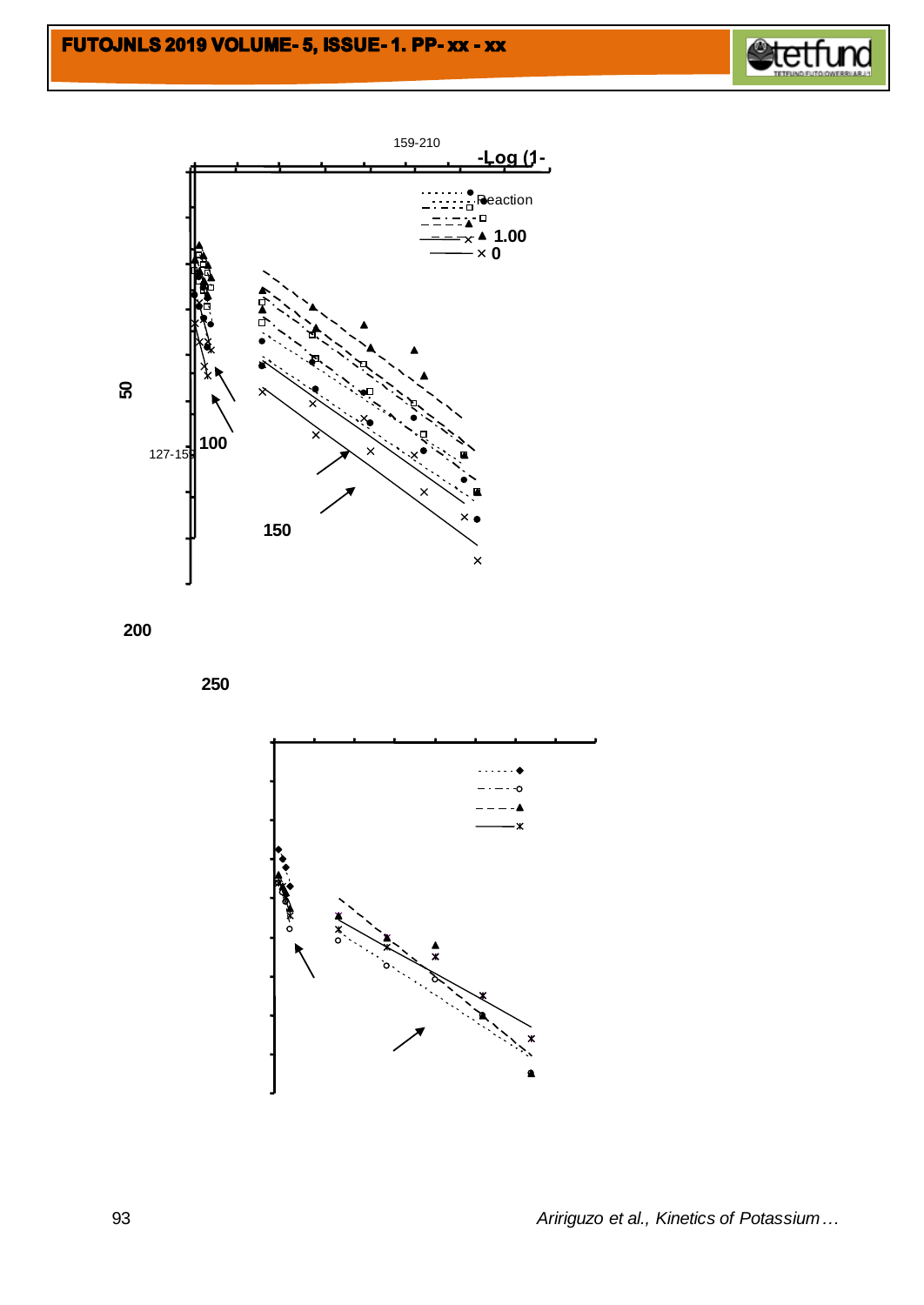## FUTOJNLS 2019 VOLUME-5, ISSUE-1. PP-XX - XX



Comparatively, the percentage K released from the solid phase was more in Amakama soil compared to Ibeku soil (Figs 3a, 3b, 4a and 4b). It increased from 45 % and reached its maximum at 98% (Figs 3a and3b) while in Ibeku soil, percentage K released was 15% less than that in Amakama soil. It increased from 58 % at the initial time of contact between the soil and potassium in solution to 98% where it reached a plateau (Figs 4a and 4b). The high percentage K released from Amakama soil could be attributed to the influence of organic acid (Oxalic and Citric acid) from the weathering of this rock- forming mineral (Song & Huang, 1988). The high weathering in the area would lead to Amakama soil releasing more K through the formation of K- organic acid complexes leading to the loss of K. Also, the sandy nature of the area may have lead to the loss of K through leaching (Sparks, 2000).

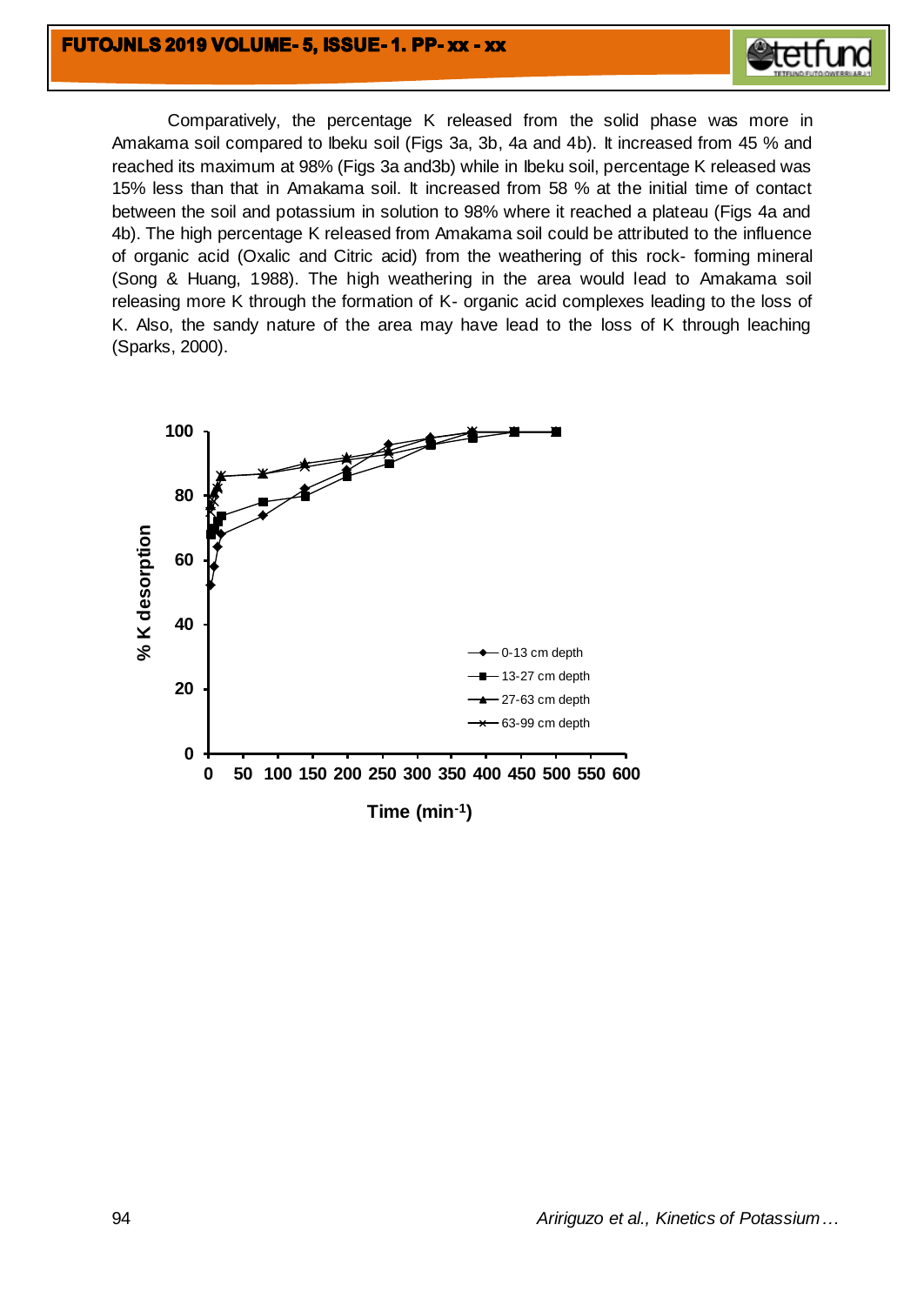



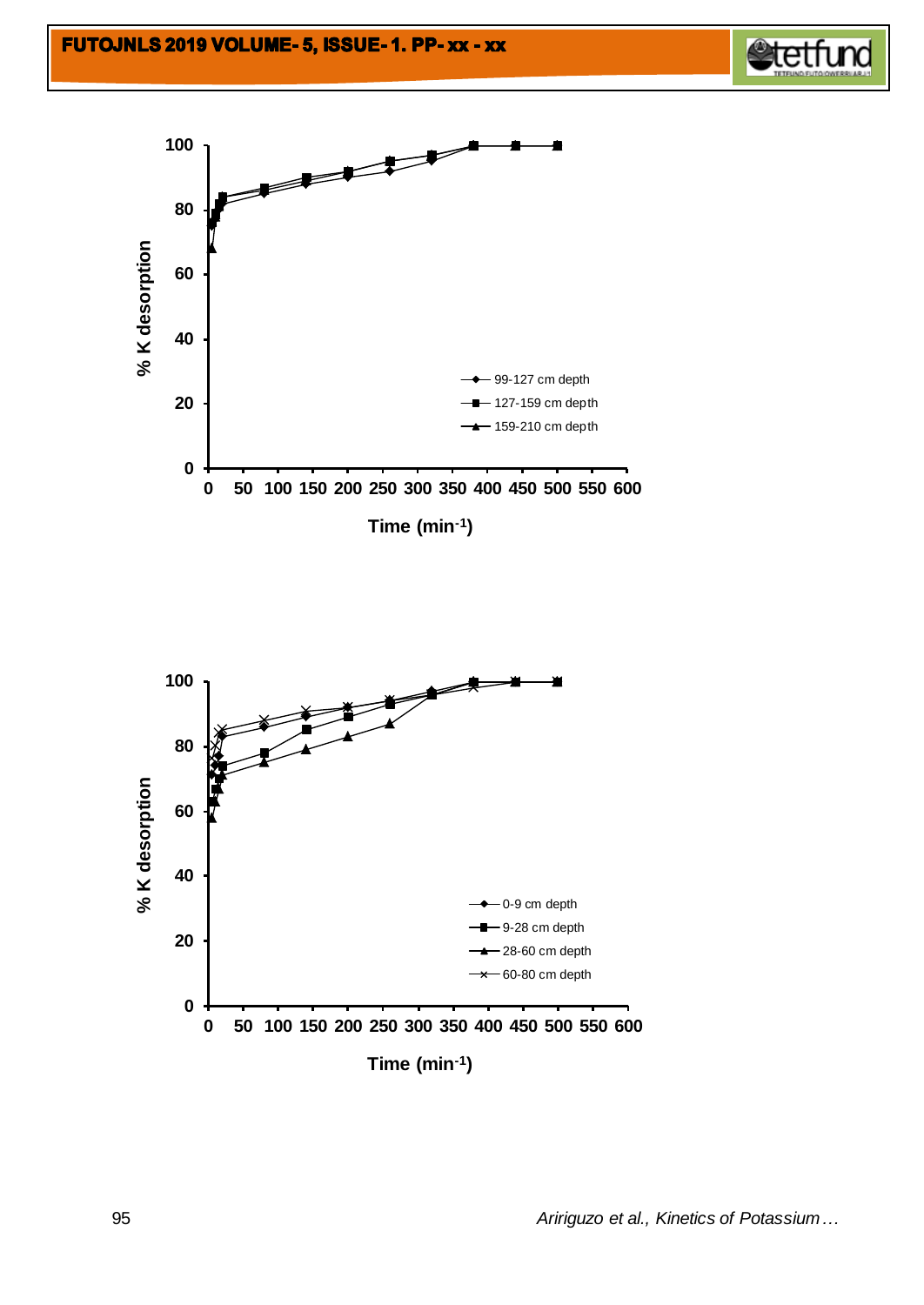





 The result of the correlation between desorption rate coefficient (Kd) and some soil properties for the two soils studied (Table 4) showed that desorption rate coefficient (Kd) correlated positively with organic C ( $r = 0.83$ <sup>\*</sup>,  $P < 0.05$ ) and negatively with clay ( $r = -0.83$ <sup>\*</sup>; P<0.05). Meanwhile in Ibeku soil, desorption rate coefficient (Kd) had very poor relationship with soil properties (Table 4). The poor correlation between K-desorption and soil properties may be due to the desorption sites having competition among these components (Kaiser and Zech, 1997).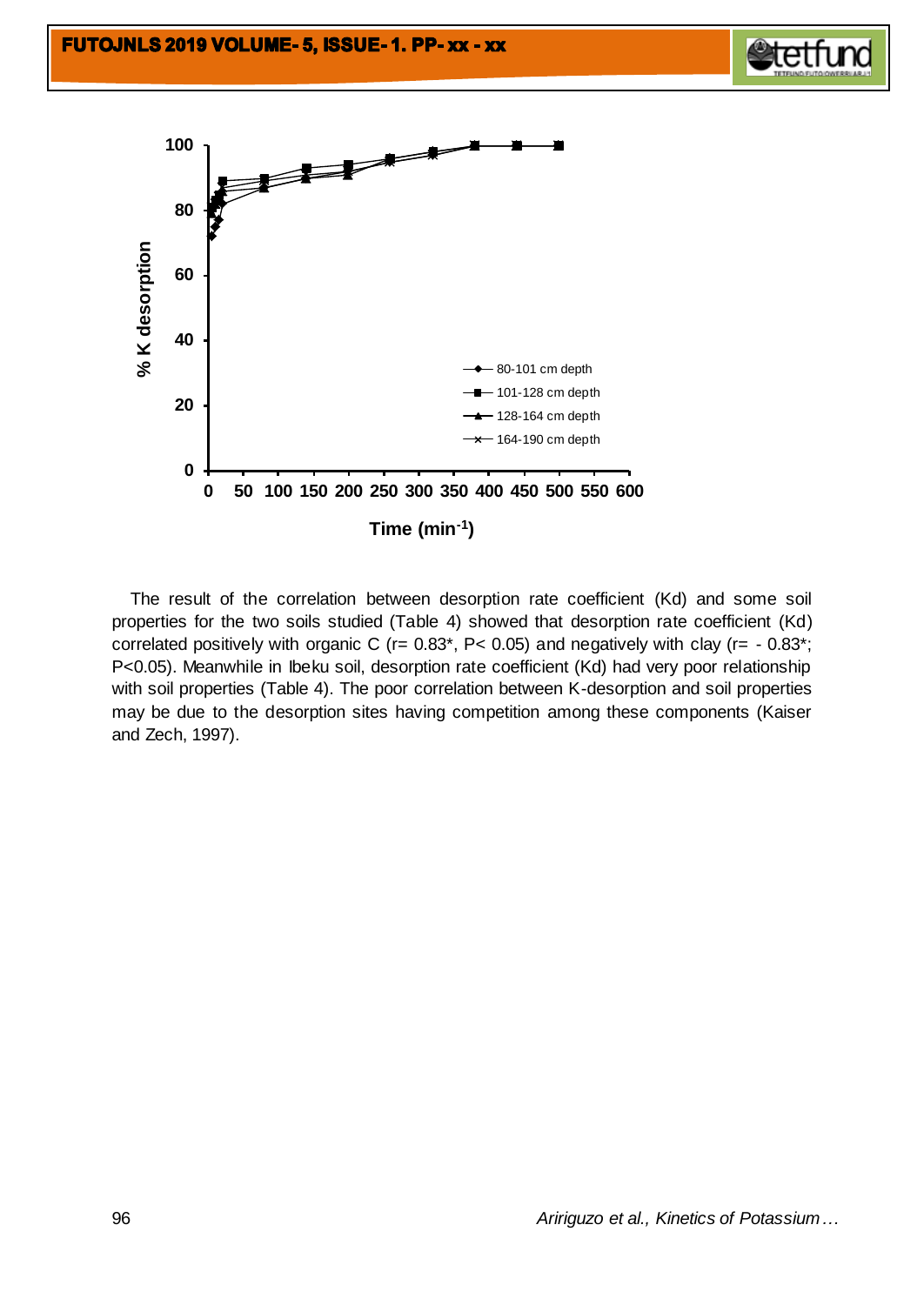

Table 4: Correlation Coefficient for Linear Relationship between Desorption rate coefficient (Kd) and some soil properties for the two soils studies

| Soil properties |                       | Amakama        |                     | <b>Ibeku</b>          |                      |
|-----------------|-----------------------|----------------|---------------------|-----------------------|----------------------|
|                 | 5-20 (mins) $(R_1)$   |                | 80-320 mins $(R_2)$ | 5-20 mins $(R_1)$     | 80-320 mins( $R_2$ ) |
|                 |                       | r <sub>2</sub> |                     |                       | r <sub>2</sub>       |
| Clay            | 0.52 <sup>ns</sup>    | $-0.83*$       | 0.02 <sup>ns</sup>  | 0.07 <sup>ns</sup>    |                      |
| Organic Carbon  | $-0.51ns$             | $0.83*$        | 0.08 <sup>ns</sup>  |                       | 0.40 <sup>ns</sup>   |
| pH              | 0.60 <sup>ns</sup>    | $-0.59ns$      | $0.32^{ns}$         | $-0.22$ <sup>ns</sup> |                      |
| <b>ECEC</b>     | $-0.55$ <sup>ns</sup> | $0.75^{ns}$    | $-0.13ns$           | $-0.09ns$             |                      |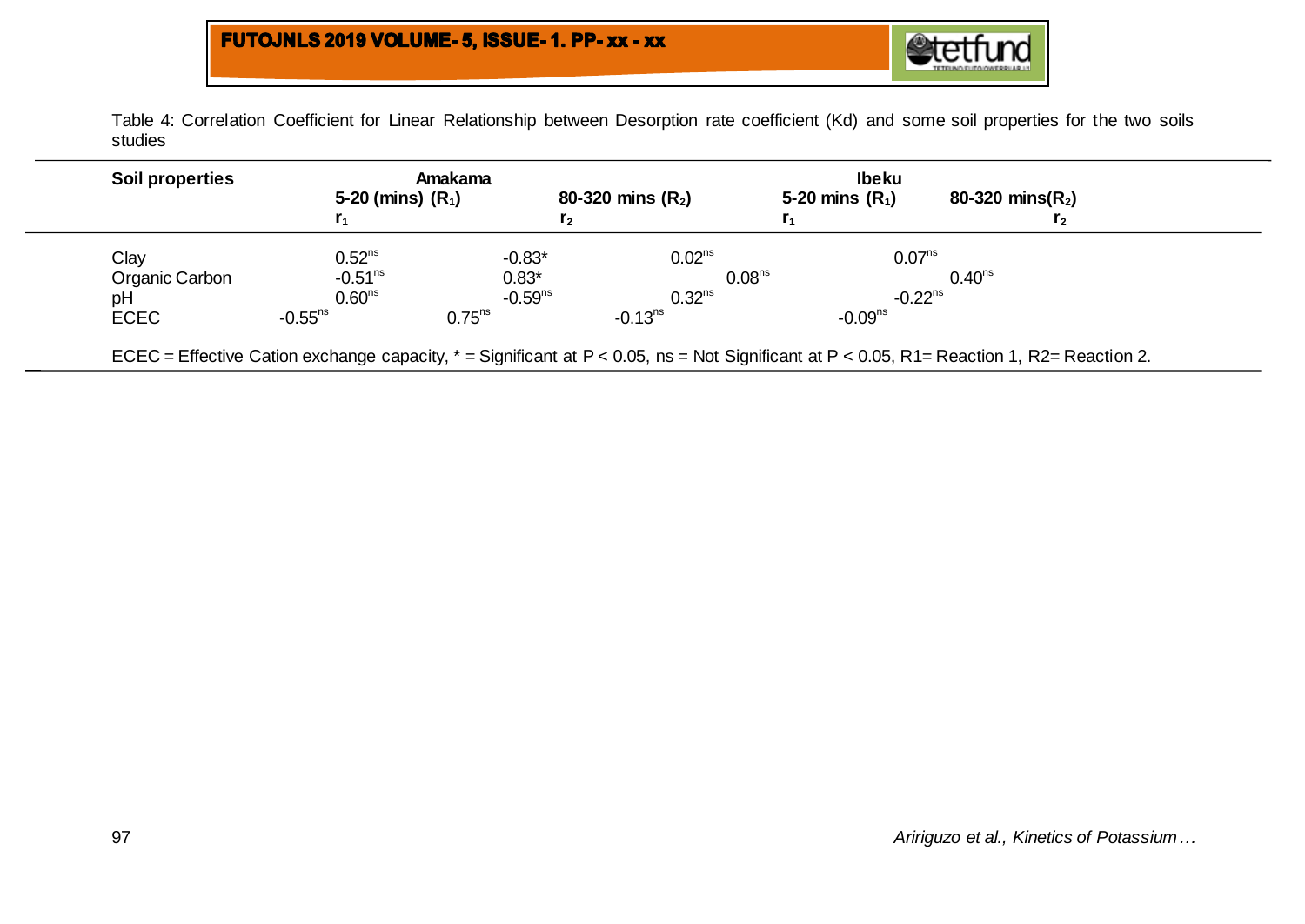

## **4. Conclusion**

This study showed that  $K -$  desorption differed among the soils studied due to influence of soil physicochemical and mineralogical properties and soil environmental factors. The rates of K desorption was characterized by a rapid initial desorption which lasted from 5 – 20 mins, followed by a slower desorption which proceeded from 80 to 320 mins.

The rate of desorption of K was lower in Ibeku soil than Amakama soil. Potassium desorption reaction in Ibeku soil was influenced by organic matter (organic C) and clay while leaching, high temperature and organic acids from weathering of the rock- forming minerals contributed to the rate of desorption of K in Amakama soil. Correlation analysis showed that the rate of K – desorption was also affected by soil properties. The study therefore revealed that Ibeku soil would retain more K than Amakama soil in terms of fertilizer application. Also, a lack of crop response to added K would be more in Amakama soil due to loss of K through leaching. Retention of K in this soil can only be enhanced after application of lime. Application of fertilizer can be done through split does, since movement of applied K has been related to the method of application. Further studies on K uptake by plant in these soils would be suggested to validate the kinetics of potassium desorption and K availability to plants.

## **References**

- Antill, R.S., Lovel R.D., Hatch, D.J. & Jarvls, S.C (2001). Mineralization of nitrogen in Permanent Pastures amended with fertilizer or dung. *Biol. Fertile, Soils*, 33,132- 138.
- Bertsch, P.M. & Thomas, G.W. (1985). Potassium status of temperate region soils. In Potassium in agriculture, ed. R.D. Munson, Madison, Wisconsin: USA. 131-162.
- Brar, N.K., Benipal, D.S. & Brar. B.S. (2008). Potassium Release Kinetics in Soils of Long-Term fertilize experiment. *Indian J.Ecol*. 35(1), 9-15.
- Benipal, D.S. & Parischa, N.S. (2002). Non-exchanegable K. release and supplying power of Indo-Gangetic allurial Soils*. Geodema*, 108, 197-206.
- Chaudhany, K. & Prasad, B. (1997). Distribution of different forms of potassium in Alluvival soils of Bihar. *Journal of potassium research* 13 (3 & 4), 233-238.
- Chikezie, I.A., Eswaran, H., Asawalam, D.O. & Ano, A.O. (2010). Characterization of two Benchmark soil of contrasting parent materials in Abia State, Southeastern Nigeria. *Global J. Pure and Applied Sci.* 16(1), 23-29.
- Dhillon, S.K. & Dhillon, K.S. (1990). Kinetics of release of non-exchangeable potassium by cation-saturated resins from red Alfisols, black vertisols and alluvial (Inceptisols) soils a of India. *Geoderma.* 47, 283-300.
- Gee, G.W. & Or, D. (2002). Particle size analysis. In J. H. Dane and G. C. Topp (eds). Methods of Soil analysis part 4, Physical methods. *Soil Sci. Soc. Am. Book series*, No. *5 ASA and SSSA Madison, WI*. 255-295.
- Ghafoor A.M. & Al-Obaidi, M.A.J. (2011). Kinetics of potassium Desorption from Entisol, Vertisol and Mollisol using Miscible Displacement Technique in Sulamani Governorate. *Mesopotamia, J. of Agric.* 39 (3), 32-40
- Hundal, L.S & Pasricha, N.S. (1993). Non-exchangeable potassium Kinetics in Illitic soil profiles. *Soil Sci.* 156, 34-41.
- Hisinger, P. (1998). How do plant roots acquire mineral nutrients. Chemical processes involved in the rhizosphere. *Advances in Agronomy* 64 , 225-265.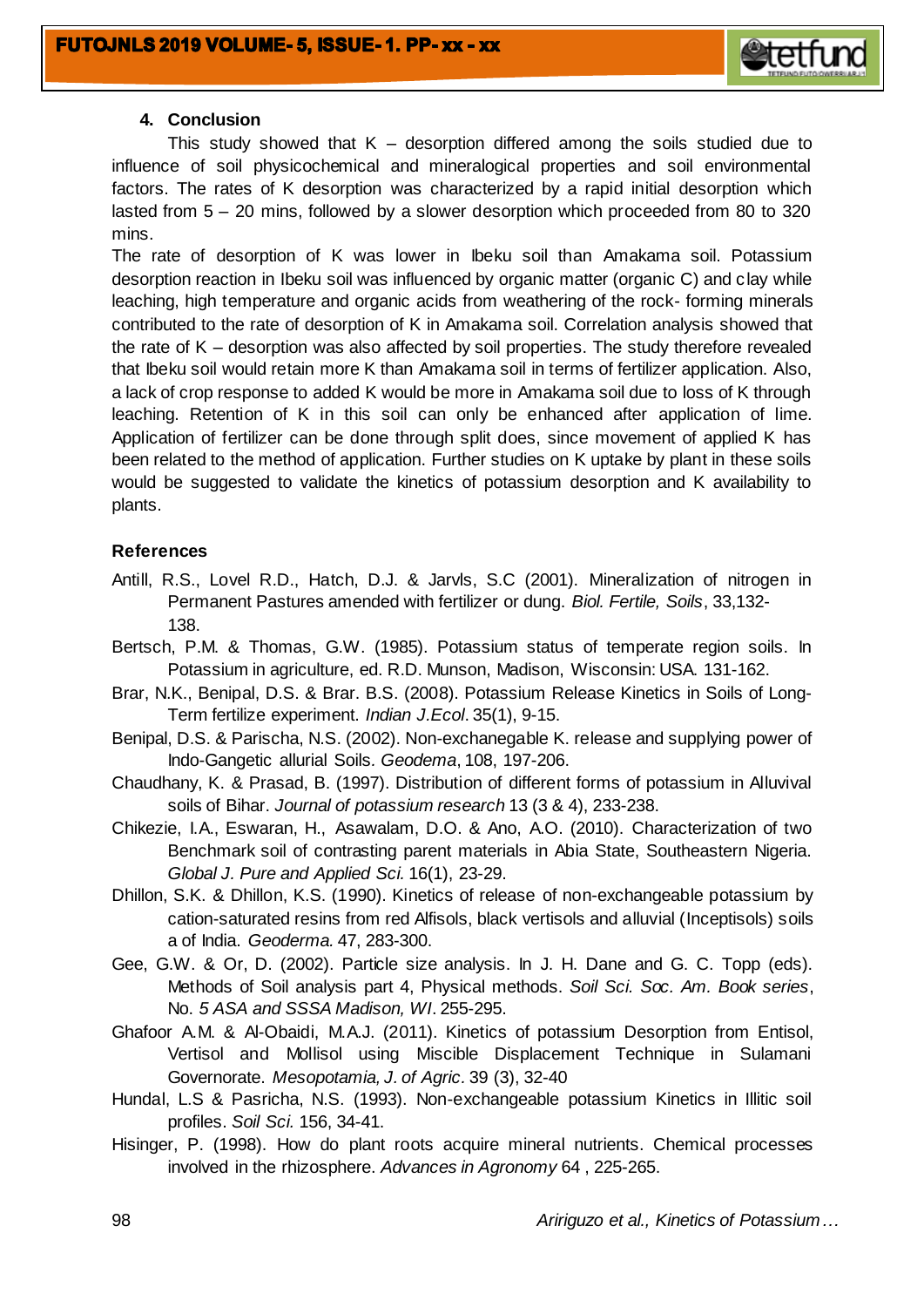- Igwe, C.A., Akamigbo, F.O.R. & Mbagwu, J.S.C. (1999). Chemical and Mineralogical properties of soils in Southeastern Nigeria in relation to aggregate stability. *Geodenma,* 92, 111-123.
- Jackson, M.C (1962). Soil chemical analysis, prentice Hall Inc., New York, USA. 498.
- Jalali, M. (2011). Comparison of potassium release of organic residues in five calcareous soils of Western Iran in laboratory incubation test. *Arid land Research and Management* 25, 101-115.
- Jardine, P.M. & Sparks, D.L (1984a). Potassium-Calcium exchange in a multireactive soil system: I. Kinetics. *Soil Sci. Soc. Am. J*. 47, 39-45.
- Jardine, P.M. & Sparks, D.L. (1984b). Potassium calcium exchange in a multireactive soil system. 1. Kinetics. *Soil Sc. Soc. Am. J*, 48, 39-45.
- Kaiser, K & Zech, W. (1997). Competitive Sorption of dissolved organic matter fractions to soils and related mineral phase. *Soil Sci. Soc. Am. J.* 61, 64-69.
- Kparmwang, T., Chude, V.O. & Abdullahi, D. (2004). The classification and genesis of benchmark Soils of Bauchi State, Nigeria. *Journal of Soil Science,* 14, 30-39.
- Lal, R. (1995). Erosion Crop Productivity relationship for soils of Africa. *Soil Sci. Soc. Am. J*. 59, 661-667.
- Mam Rasul, G.A. & Al-Obaidi, M.A.J. (2011). Kinetics of potassium desorption from Entisol, Vertisol and Mollisol using Miscible Displacement Technique in Sulamani Governorate. *Mesopotania J. of Agric*, 3 (39), 32-40.
- Mclean, E.O (1982). Aluminium: In methods of Soil analysis (ed) C.A. Black. *Agronomy. Madison, WI*. 978-998.
- Mengel, K. & Uhlenbecker, K. (1993). Determination of available interlayer potassium and its uptake by ryegrass. *Soil Sci. Soc. Am. J.* 11, 206-225.
- Mitsios, I.K. & Rowell, D.L. (1987). Plan uptake of exchangeable and non-exchangeable potassium, 1: Measurement and modeling for onion roots in a chalky boulder clay soil. *Journal of Soil Science* 38, 53-63.
- Moritsuka, N., Yanai, J. & Kosaki, (2004). Possible processes releasing nonexchangeable potassium from the rhizosphere of maize. *Plant and Soil*, 258, 261-268.
- Najafi-Ghiri, M. (2014). Effects of Zeolite and vermicompost Applications on potassium Release from calcareous soils. *Soil and water Res*., 9 (1), 31-37.
- Nadia, G., Zaghloul, A.M., Kozhamzharova, L.S., Akhauova, G.K., Mukanova, G.A. & Tynybekov, B.M. (2013). Thermodynamics of Cobalt Exchange in Soil using kinetic Approach. *World Appl. Sci. J.* 25(4), 637-643.
- Nelson, D.W. & Sommers, L.E. (1996). Total Carbon, Organic Carbon and Organic Mater. In: Methods of Soil Analysis, part 3. Sparks, D.L. (Ed.) 2nd Edn. *SSSA Book Series* No *5, SSSA, Madsion, WI.,* 961-1010.
- Quemener, J. (1986). Important factors in potassium balance sheets. In: Proc. of the 13<sup>th</sup> IPI Congress on Nutrient Balance and the Need of potassium. Aug. 1986, Reims, France. 41-72
- Rezaei, M., Naeini, S.A.R. & Movahedi. (2009). Effects of Ammonium and Iranian Natural Zeolite on Potassium Adsorption and Desorption Kinetics in the Loess Soil. *International Journal of Soil Science* 4(2), 27.
- SAS Institute (2003). Statistical Analysis Software (SAS) User's guide, SAS Institute, Inc., Cary, NC, USA.
- Sadusky, M.C., Sparks, D.L., Noll, M.R. & Hendricks, G.J. (1987). Kinetics and Mechanisms of potassium release from Sandy Middle Atlantic Coastal Plain Soils. *Soil Sci. Soc. Am. J*. 51, 1460-1465.

**etetfu**